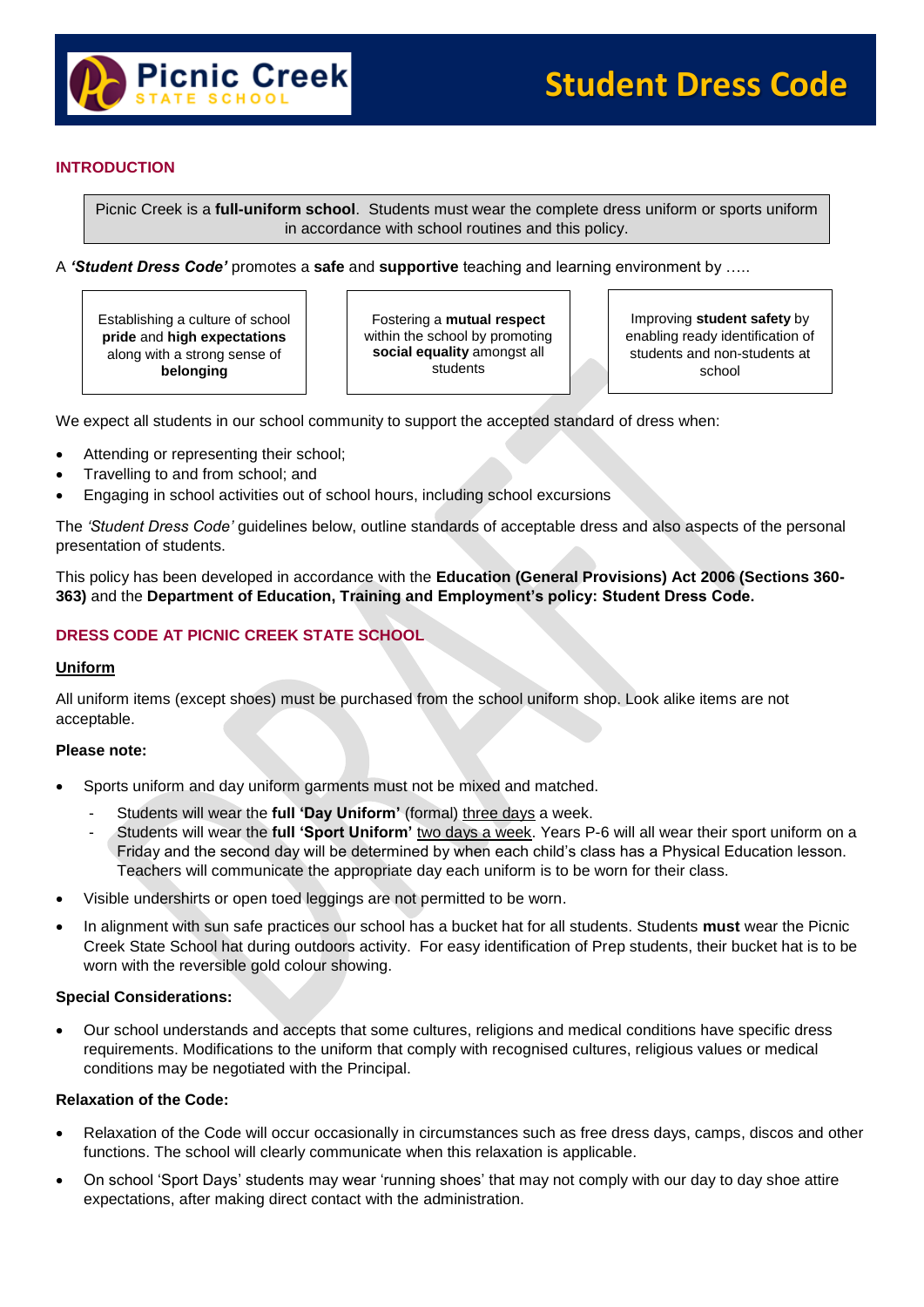

| <b>Girls Day Uniform</b>                          | <b>Boys Day Uniform</b>                           |
|---------------------------------------------------|---------------------------------------------------|
| PCSS tartan dress                                 | <b>PCSS formal shirt</b>                          |
| <b>PCSS formal blouse</b>                         | PCSS navy formal shorts (unisex)                  |
| <b>PCSS</b> tartan skort                          | All black, fully enclosed lace-up or velcro shoes |
| PCSS navy formal shorts (unisex)                  | PCSS white ankle socks                            |
| All black, fully enclosed lace-up or velcro shoes | <b>PCSS bucket hat</b>                            |
| PCSS white ankle socks                            |                                                   |
| PCSS bucket hat                                   |                                                   |
|                                                   |                                                   |
| <b>Unisex Sports Uniform</b>                      | <b>Unisex Winter Uniform</b>                      |
| PCSS sport polo                                   | PCSS micro tracksuit jacket<br>$\bullet$          |
| PCSS sport short                                  | PCSS micro tracksuit pants                        |
| All black, fully enclosed lace-up or velcro shoes | PCSS knit jumper<br>٠                             |
| PCSS white ankle socks                            |                                                   |
| PCSS bucket hat                                   | For girls: Navy blue plain tights (not leggings)  |

## **Picnic Creek Formal Uniform – Boys Picnic Creek Formal Uniform – Girls**





**Picnic Creek Sports Uniform (Unisex)**





### **Picnic Creek Track Suit (Unisex)**

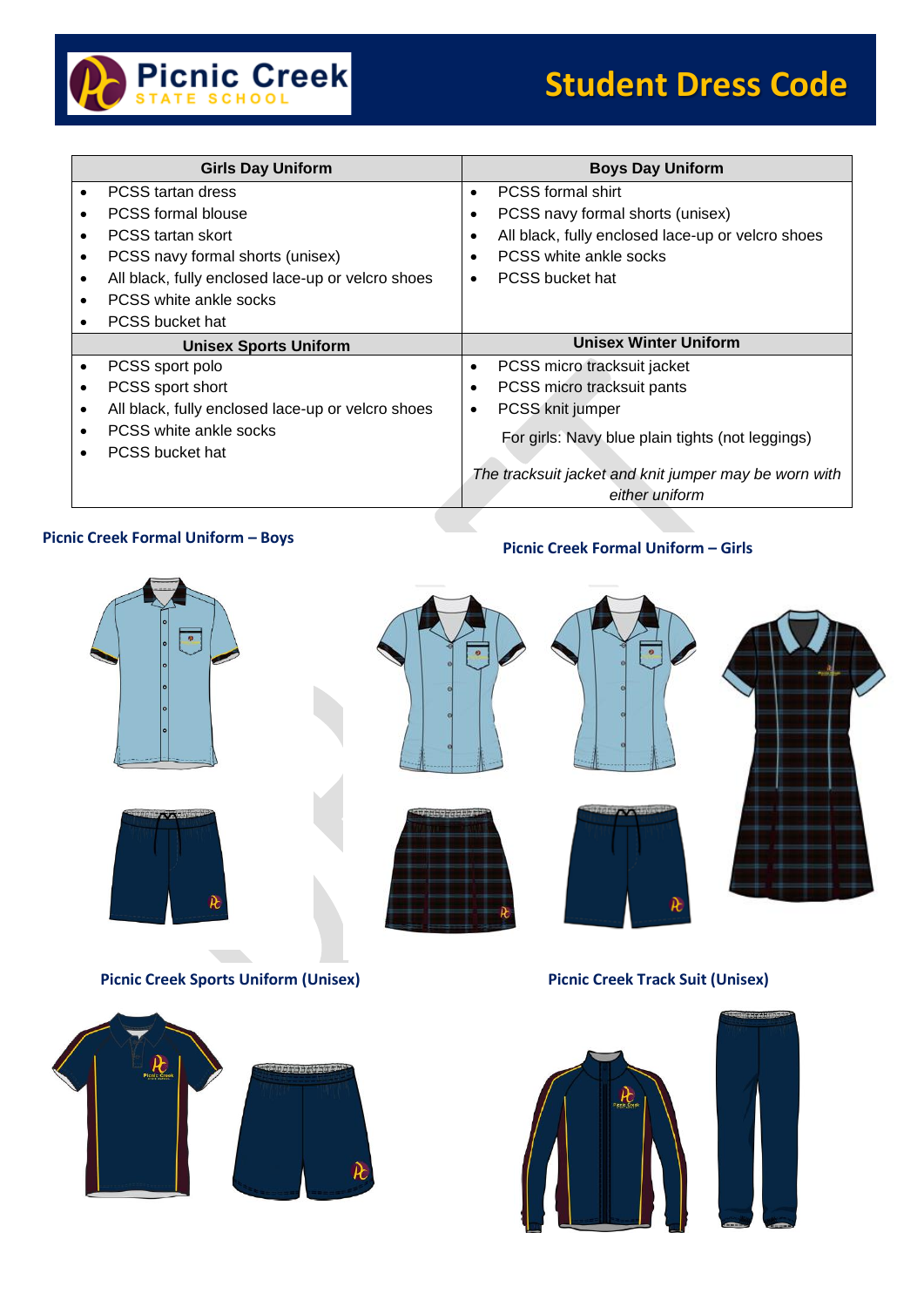

# **Student Dress Code**

From Prep to Year 6, **all black, fully enclosed shoes** (including black laces and black soles) are to be worn with both the day and sports uniform. Only black formal school shoes or black joggers are acceptable. Velcro shoes may be worn. An all-black jogger may be worn with the Formal Uniform and the Sports Uniform.

*Please note:*

- *Basketball boots, high tops or ankle boots are not to be worn*
- *No slip-ons, ballet flats, heels, coloured laces, canvas or suede shoes are permitted*
- *Coloured joggers or trimmings are not permitted*

**Examples of acceptable shoes** 





### **School Bag**

As a school it is our preference that all students attending use the Picnic Creek State school backpack. The school backpack meets requirements, such as quality, size and capacity, needed for school life and can be purchased from the uniform shop.

### **PERSONAL APPEARANCE AND PRESENTATION**

Students are expected to be presented neatly at all times and to wear their uniform with pride. The following personal appearance aspects are also inclusive of our mandatory 'Student Dress Code' at Picnic Creek State School. The guidelines below are expectations for male and female students, alike.

### **Jewellery**

- One wrist watch
- One earring (plain or flat studs) per ear lobe. No other body piercings are permitted.
- $\checkmark$  No bracelets, necklaces, ankle bracelets or rings.
- $\checkmark$  Items required for identification of medical conditions are permitted
- *Note:* 
	- *Any item of approved jewellery may still be required to be removed in activities for safety reasons under Workplace Health and Safety legislation.*
	- *Consultation with the Principal is required for jewellery of cultural or religious significance*

### **Hair and Accessories**

- Hairstyles to be neat, clean, tidy and well maintained
- Long hair (hair that is longer than collar length) is to be tied back
- $\checkmark$  Hair must be a natural colour
- $\checkmark$  Students may wear hair clips, hair ties and hair ribbons in school colours
- $\checkmark$  Hair styles, such as Mohawks, Dreadlocks, tracks, rats' tails and shaved undercuts, are not permitted

### **Make up and Body Markings**

- Make up is not permitted
- Nail polish, nail patterns/art, nail jewellery or false nails are not permitted
- Tattoos or body markings are not permitted